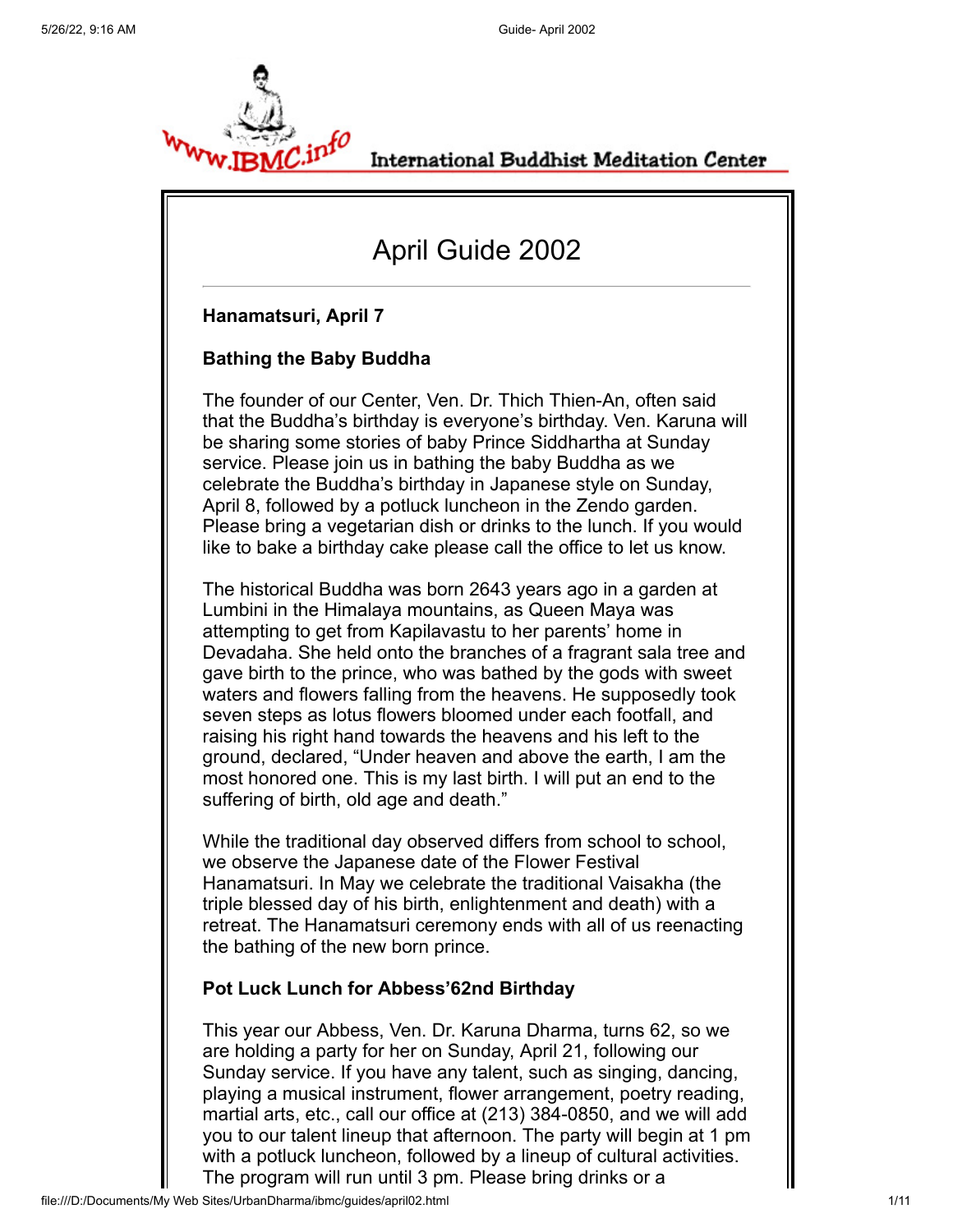vegetarian dish to share. Gifts are not necessary.

## **A Taste of Chocolate**

by Rev. Gunaratna Sarika, the first prisoner to take the eight precepts of a Dharma Teacher

During my years of incarceration within this "barbed wire monastery" (12 now) it has become obvious to me that unless I was willing to apply the Buddhadharma to my daily life I would never really know the benefits of Buddhist practice.

We can talk until blue in the face, but until we actually take a piece of chocolate and put it into our mouth, our tongue actually tasting the chocolate, we can never know what chocolate is really like. No matter how many books we read or how much we hear about this thing called chocolate, we are only basing any knowledge we have on what others have told us, with no actual experience of our own.

Meditation is like this. We must actually engage in the practice of consistent meditation both on our zafus (or rolled up prison blankets) and in our daily lives if we hope to realize the very real benefits of this practice. I truly cannot emphasize this enough. For me, there is just no other way.

Over the years and through the graciousness of those at IBMC, I have been privileged to write to numerous fellow prisoners throughout the United States who are interested in Buddhist practice, as well as numerous other practitioners. So many of them tell me, "I really want to be fully engaged in real dharma practice, but I just don't know how." My response to them, all of them, is simply to just do it.

Trust me, there is no magic wand, no real secret, no mysterious pill,. No, there is only you, engage in your daily life as it happens. Nothing more, but surely nothing less.

It is a matter of getting in touch wih our inner environment and then working with it once we do. Mt dear root teacher, the Ven. Sarika Dharma, when she was physically with us was fond of telling me, "Gunaratna, worry about your own inner environment and you outer environment will take care of itself." I now share the same with each of you. "Worrt about your own inner environment and your outer environment will tsake care of itself." I say this not really to repeat her, but based on my own I have discovered the truth of her wise words in my daily life.

The Indian sage S'antideva said that we should allow no thought to develop into action unchallenged. Of course, to do this we must be willing to be open and abso;utely honest with ourselves. We must proactively seek out ways to facilitate our daily practice. Then we must actually sit on our cushions and get down to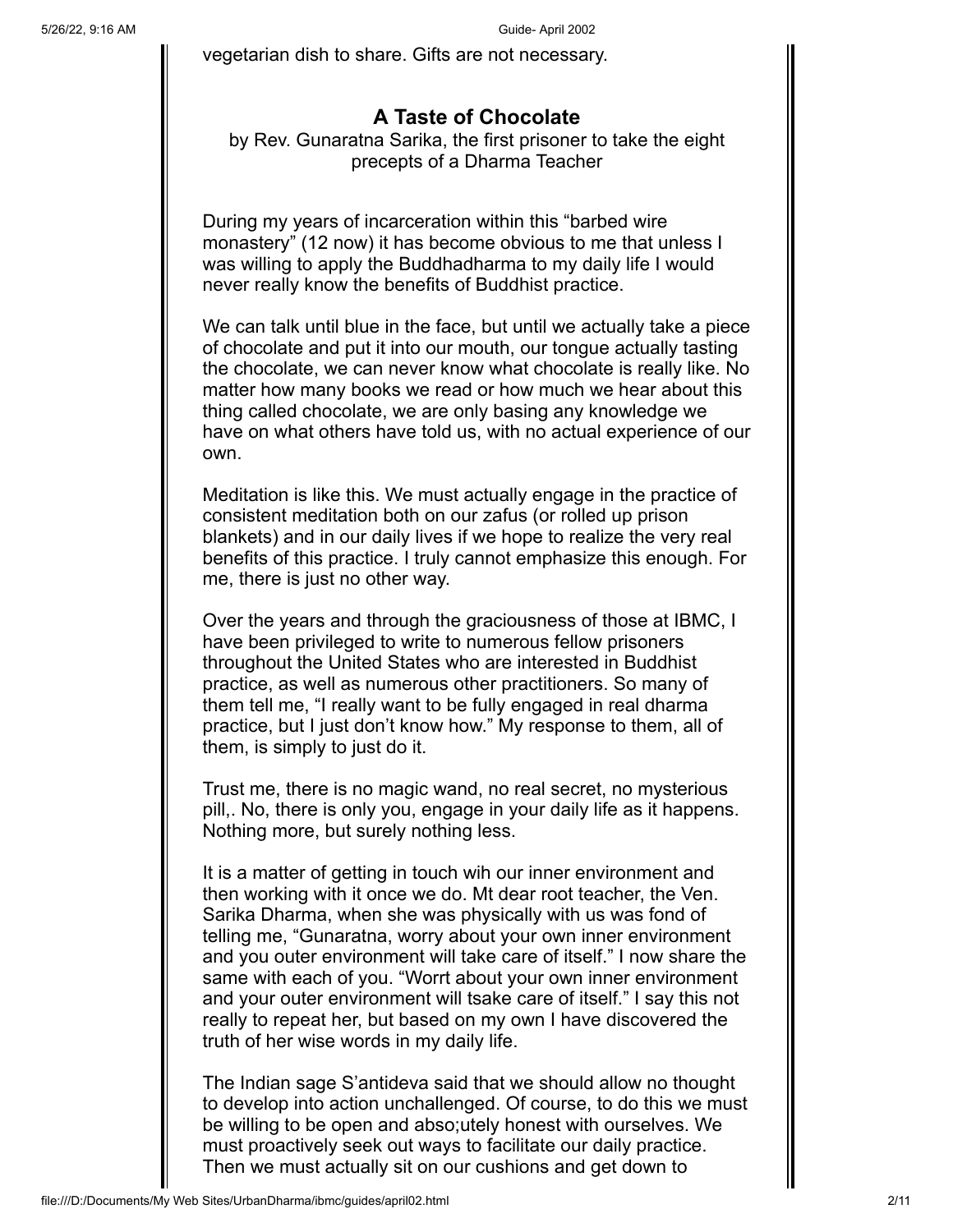practice, accepting whatever comes as is, without expectatiions of any kind.

Some, I know, will see this as an ardupous task. To be honest, at times it truly is. But we must persevere, remembering that the result of our individual practice benefits all sentient beings. In this we are not seeking our own individual liberation, but the liberation of all sentient beings.

Nowhere can I find Sakyamuni Buddha, nor any other legitimate Buddhist teacher, promising anyone a rose garden in this process. However, they all echo one another in the promise of results from our own individual genuine [ractice.

This also requires our bravery. As once we seriously begin to practice we suddenly find that we are alone, completely alone within ourselves. There is nothing to hide behind. We are comp;etely exposed. Here we completely, alone with our mental darkness. Here we are alone in this secret place of no masks, no facades. No one is here but you, the you that only you can really know: this we must face, just as it is.

In Buddhism we are taught that there are no teachers, just mirrorholders. We, each of us, must be willing to be brave and look into this mirror. We do this by eating the chocolate, instead of merely talking about it.

Another of my dear teachers, the Venerable Bhikshuni Thubten Chodron, is fond of saying, "Meditation is not merely to be seen as some technique,. Instead, meditation should be seen as a window into our daily lives." Meaning that we need to take into all that we do, the same degree of mindfulness and concentration that we utilize in our formal sitting practice. our practice should always be there.

If all we do is present ourselves for formal practice on the weekends as if we were some so-called weekend warriors, not only do we rob ourselves of the full benefit of formal practice, we also rob those around us of this benefit as well.

In this Ohio prison we have the same thing. We are only permitted to come together for congregate services once a month when our local Buddhist volunteer is permitted into the prison. For some this is the only time when they engage in any form of practice. I find it hard to believe that anyone, especially those who claim to be Buddhists, cannot find 10-15 minutes a day to sit in meditation. Perhaps this could be when you first awaken in the morning, or when you are on your lunch hour, or in the evening before you retire for the night. My point is that we must be creative here in America, where life tends to be chaotic and seemomgly non-stop in this fast paced degenerate age.

We too have had to be creative over the years to actively find time for Buddhist practice in a primarily anti-Buddhist, pro-Bible-Belt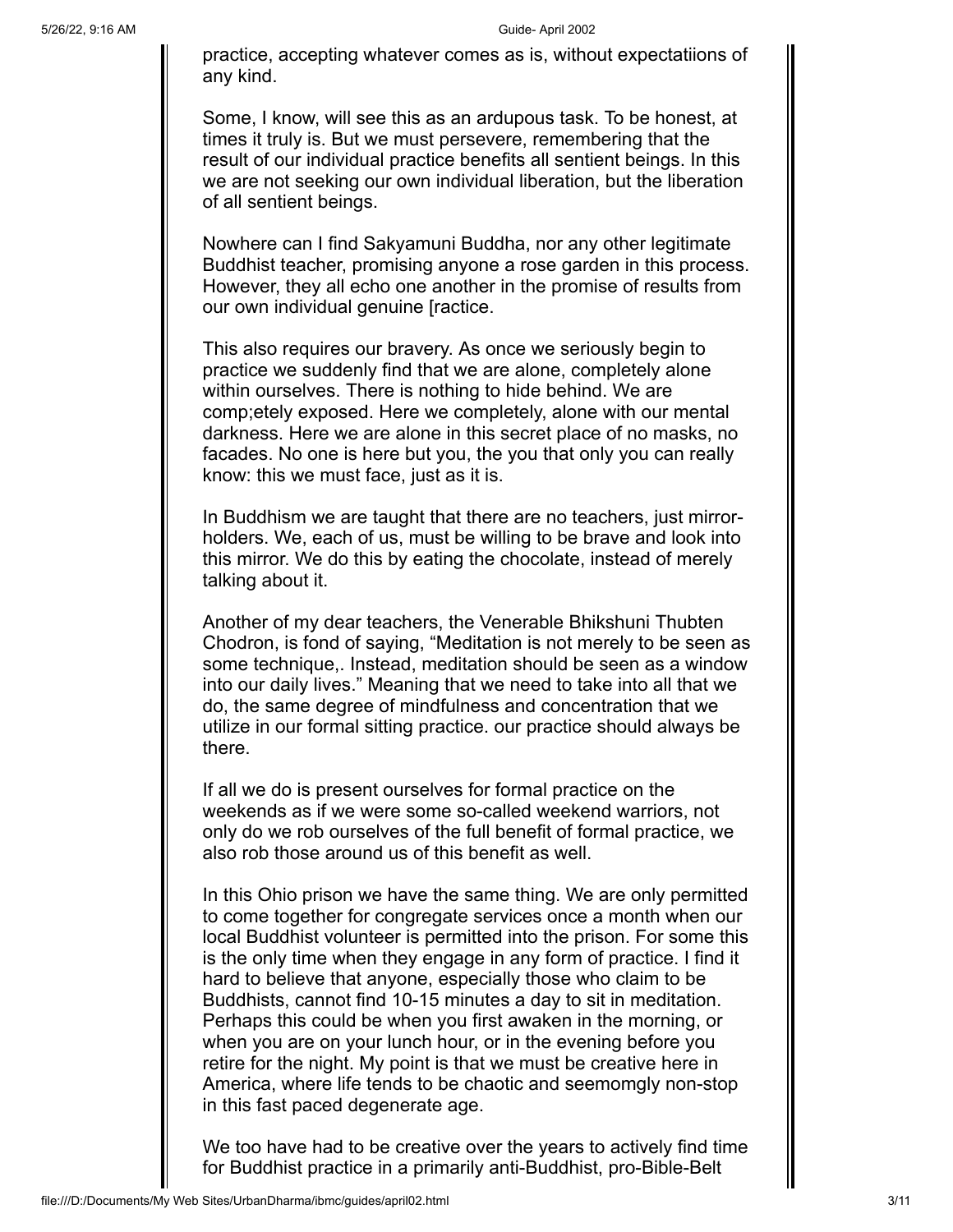Christian environment, even to thepoint of having to file a civil lawsuit against the Ohio prison system for violation of our constitutional rights to religious freedom. (This suit is still pending.) As I said we must be proactive in developing our individual practice, as no one can do this for us.

Another example of creativity is that of this environment in which I live, an environment of ten open 224 man dormitories, where the noise and chaos is a constant, prisoners yelling to one another, radios playing, guards keying their walkie talkies, PA systems blaring; it is endless chaos. And yet by being observant, we have discovered ways of facilitating our practice. For me this begins at 4:00 am, before anyone gets up. For others this is during our institutional count times, while for others it is on the prison yard. To coin an old adage, "Where there's a will, there's a way."

Please understand that I am not saying that Dharma study does not have its value. But, if all we ever do is read, never applying anything to our daily lives, we are left with nothing but words on paper. I ask you, in and of themselves what good are mere words on paper?

September 11th, if nothing else, has truly brought home to me how very precious human life is. This being so, I have come to realize more so now than ever before, how truly short this life is. A life that though here today might quite possibly be gone tomorrow. How can we afford to waste such an auspicious opportunity?

I, for one, know that what I am asking of each of you is no easy thing. I say this because ours is a practice that is truly rooted in the trenches of this samsaric condition. But if we are to achieve liberation for ourselves as well as for all other sentient beings, we most absolutely need our meditation practice, not only on our cushions, but in every aspect of our daily lives. Of this I have complete faith. Based not on some blind fauth principal, but on my own practical experience.If you need guidance, you have the great and auspicious karmic virtue of having access to the monks at IBMC. These kind and compassionate individuals are ready and willing to support and guide you just as you support them. They have all been so kind to me in their huge support and valued guidance in my practice. Ever willing, standing there on the sidelines, ready to assist, to encourage, to guide, to point the proverbial finger to the moon, I feel safe in saying we, all of us, are here for each of you.

My dear friends, in closing, I join palms together in the deep appreciation of all of you in your numerous efforts on behalf of all sentient beings. Now, I hope each of you will join me in eating this chocolate bar.

May all sentient beings benefit from our dharma connection, efforts and daily practice.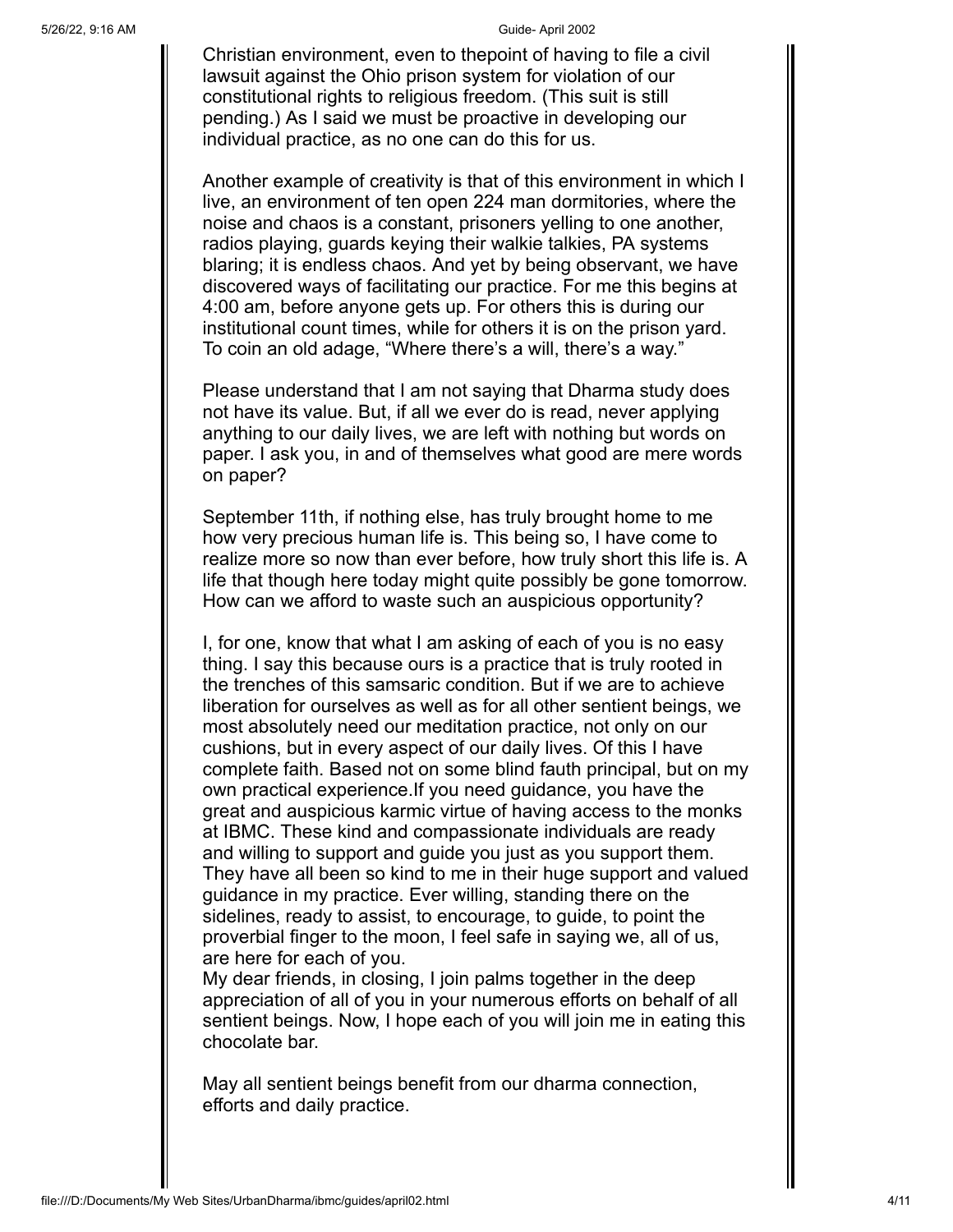### **Upekkha (Equanimity)** by Bro. Ksanti, Tom O'Connell

When Rev. Karuna asked what the subject of this Dharma talk would be and I answered "Equanimity." Victor laughed. "What do you know about equanimity?"

The truth is nothing much. Which is why I wanted to take it as a topic. There are terms in Buddhism that circle and haunt you -- like No Self. It's a core concept and you can't just let it sit there. Something memorized and parroted back. You have to come to some personal understanding of it so it fits in with everything else. It makes the clock tick. Maybe that's why clocks fascinate the Dalai Lama. They don't work if you have any left over pieces. With No Self, it took a long time to get my arms around that -- but now I see how I come together. A confluence of habits, fears, defenses, and rewards. And how that works with Impermanence and Suffering and Rebirth.

Equanimity is like that. It always seemed to hang out there. Hard and unattainable. Too pure for the Buddhism I want to live my life by.

Equanimity was mentioned in Kathy's last Dharma talk about the five hindrances. And in Rev. Kusala's talk on the Dhyana states. Something achieved after joy and well being are dis-carded and only equanimity and wakefulness are present.

It's one of the seven factors of Enlightenment:

- 1. Mindfulness
- 2. Investigation
- 3. Energy
- 4. Rapture
- 5. Tranquility
- 6. Concentration
- 7. Equanimity

It's one of the 10 perfections. (I know there are six but four got added later. And when I did the search on the Internet this is what came up):

- 1. Generosity
- 2. Morality
- 3. Renunciation
- 4. Wisdom
- 5. Energy
- 6. Patience
- 7. Truthfulness
- 8. Resolution
- 9. Loving-Kindness
- 10. Equanimity
- It's one of the 4 Brahmaviharas:
- 1. Loving kindness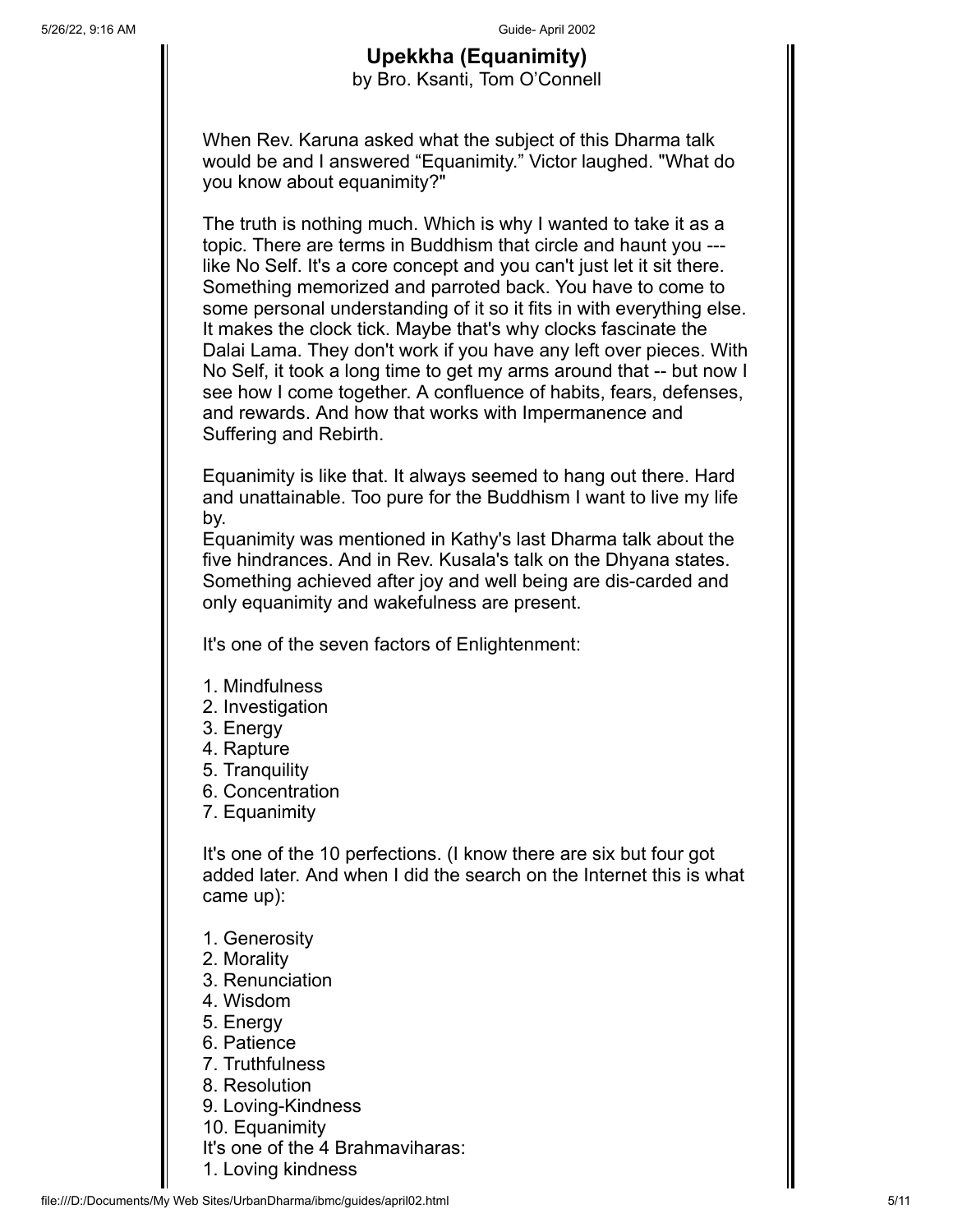- 2. Compassion
- 3. Sympathetic joy
- 4. Equanimity

But what is it? How does it work with the other concepts it gets listed with?

Since perfection and enlightenment for me seem a very long way away I want to focus on what it means in terms of the Brahmaviharas. The four boundless states are considered friends on the way to Nirvana. Ayya Khema called them the "four highest emotions." They help in dissolving the idea of a separate self -- so I seem to be keeping to my obsessions.

One definition given is "even-mindedness based on insight into the nature of things." Its near enemy is indifference and its far enemy is anxiety.

I started out thinking it was something like most people's experience with a Lotto ticket. You buy it, dream about what you might do with the money, check your numbers and find out you lost. That covers the Near Enemy -- indifference. And the Far Enemy -- anxiety. You bought it so you're not indifferent. I doubt anyone suffers anxiety about not winning. And losing is a minor disappointment. Can anyone live his or her life like that?

No. It's makes it too trivial; besides as trivial as it is there's a disappointment and if I won-- that's a whole different story.

But looking at disappointment: Charlotte Joko Beck in her book Everyday Zen does suggest we look at those minor disappointments as part of our practice. Look at their source, what our expectation was, what our attachment was. Really look at it and find something out about ourselves -- and strengthen our equanimty.

But I didn't have a context, someway to see it at work in the mundane world we live in.

So, I went to the Internet. "A worldly person, who has no Right Understanding of the Dharma, cannot stand on his feet or keep his mind well-balanced when he is faced with the vicissitudes of life. On such occasions 'Upekkha' is the only remedy that can assist a man to stand up like a firm rock, unmoved or unshakable by the wind."

Another entry and one that came closer to the humane answer I was searching for was on the Buddhanet site:

"Looking into life we notice how it continually moves between contrasts: rise and fall, success and failure, loss and gain, honor and blame. We feel how our heart responds to all this happiness and sorrow, delight and despair, disappointment and satisfaction, hope and fear. These waves of emotion carry us up and fling us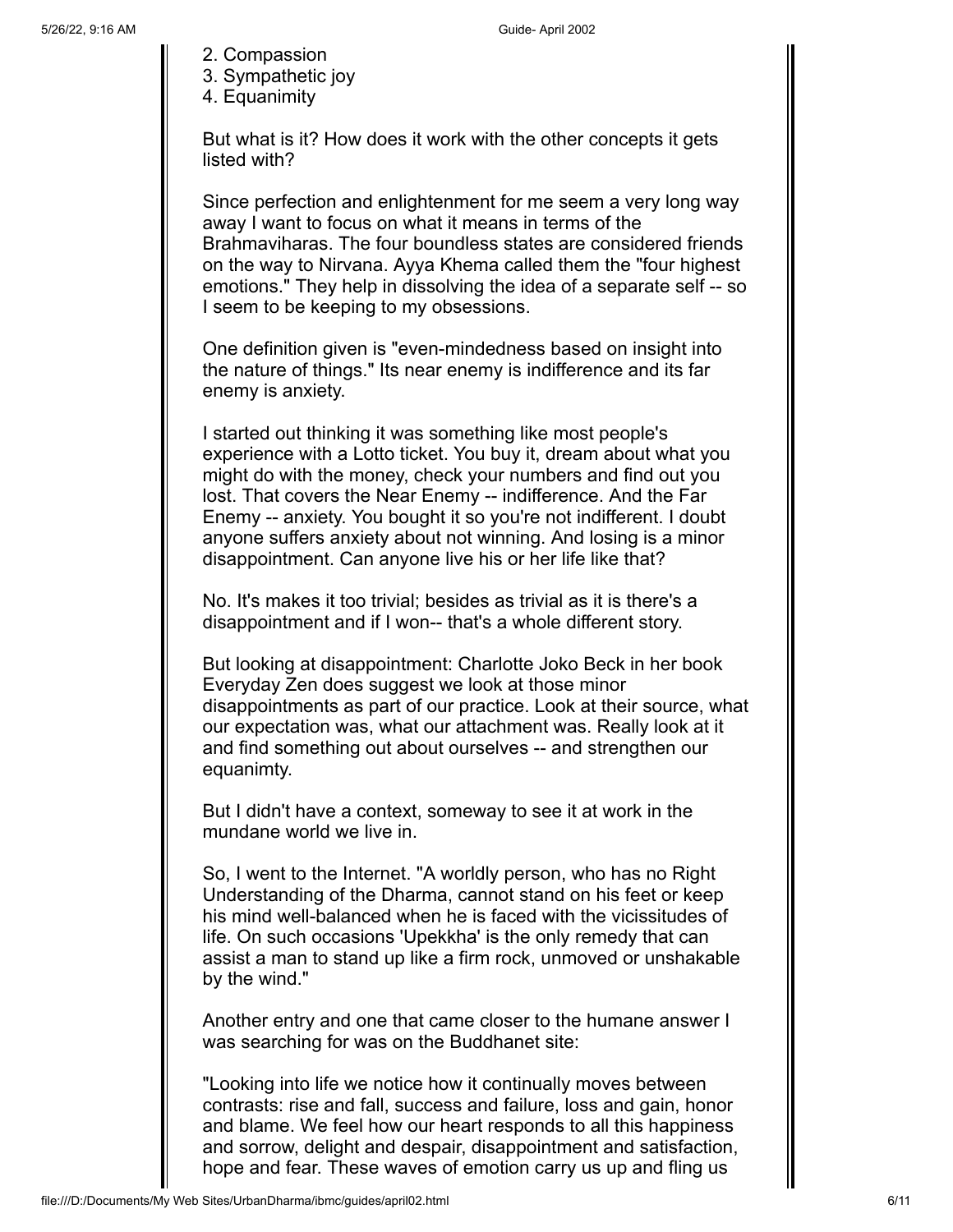down; and no sooner do we find rest than we are in the power of a new wave again. How can we expect to get a footing on the crest of the waves? How shall we erect the building of our lives in the midst of the ever restless ocean of existence, if not on the Island of Equanimity?"

There were several entries like that. Achieving Upekkha means accepting and understanding Suffering, Impermanence, and No Self. The three characteristics of existence. That's the insight into the nature of things. The Right Understanding. That and an acceptance of our karma. Our past actions return to us. They are ours. We own them. For good or ill. Accept them because "in everything that befalls us we only meet ourselves." I felt I was coming closer to an answer.

There's a story in Zen Flesh, Zen Bones that seemed to be the answer but something seemed missing.

The Zen Master Hakuin was praised by his neighbors as one living a pure life.

A beautiful Japanese girl whose parents owned a food store lived near him. Suddenly, without any warning, her parents discovered she was with child.This made her parents angry. She would not confess who the man was, but after much harassment at last named Hakuin.

In great anger the parents went to the master. "Is that so?" was all he would say.

After the child was born it was brought to Hakuin. By this time he has lost his reputation, which did not trouble him, but he took very good care of the child. He obtained milk from his neighbors and everything else the little one needed.

A year later the girl-mother could stand it no longer. She told her parents the truth-that the real father of the child was a young man who worked in the fish market.

The mother and father of the girl at once went to Hakuin to ask his forgiveness, to apologize at length, and to get the child back again.

Hakuin was willing. In yielding the child, all he said was: "Is that so?"

This past year or so has not been the best of times for us. I have become familiar with those waves of emotion I mentioned earlier. Most often I have fought them off with the near enemy - indifference. But recently one morning at about 5am the far enemy took over.

Anxiety. As I lay there turning into a quivering lump of sweaty anxiety, I finally just said, "I surrender. Whatever is going to happen will. I've done everything I can." And then, and I don't think it was a psychotic moment, another part of me said, "Give yourself a break. Give yourself the next three hours to sleep. I'll take care of things." And for the next three hours this other part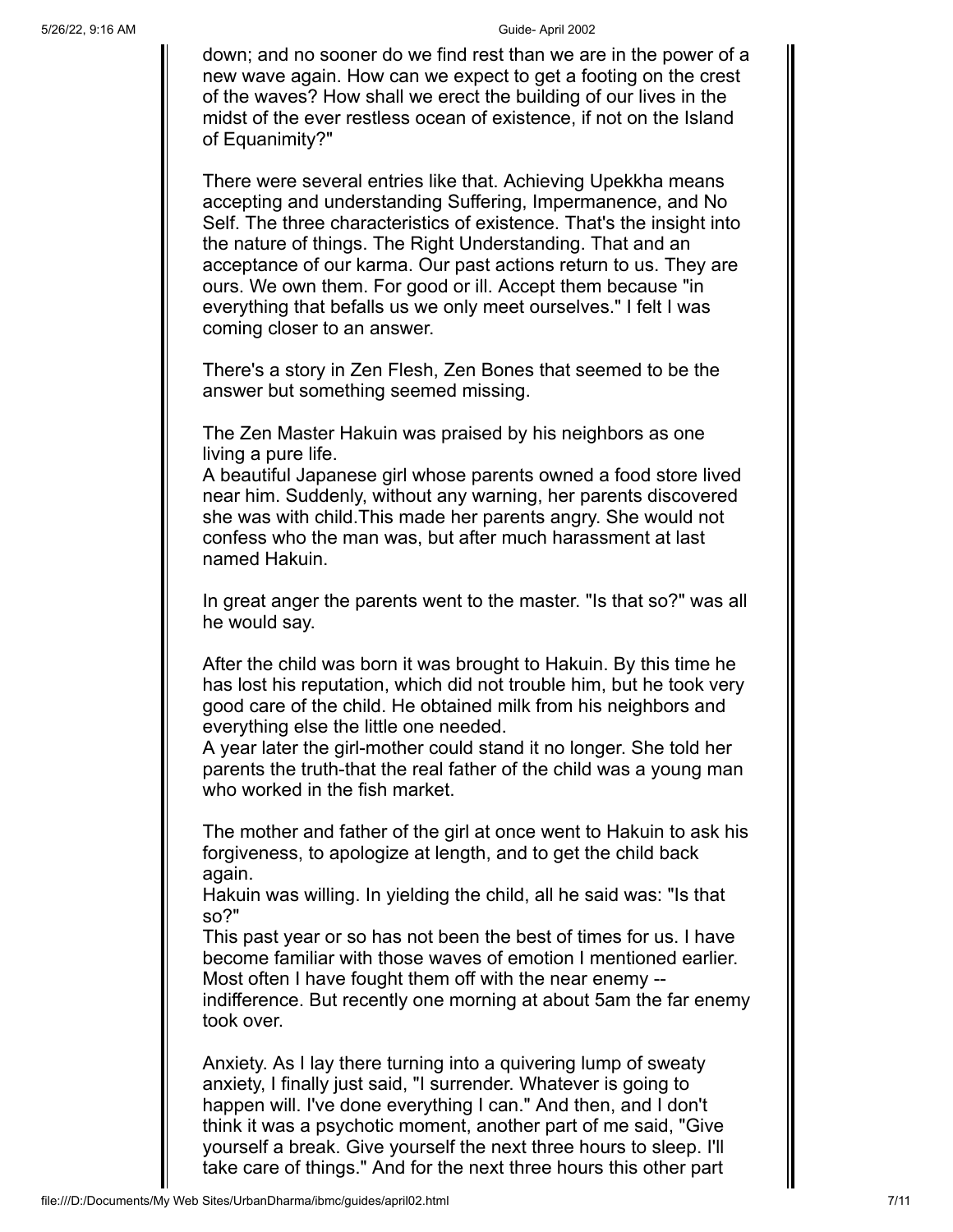took care of me. I felt as if I was being cradled by a mother with a mother's love and concern. When I became restless it was there to soothe me.

It was the missing part. Allowing myself to feel love and compassion, in this case for myself, let me accept what was happening to me. I had built an armor of indifference around myself to avoid the pain -- but I was shutting off the rest of life and life will not be shut out. Opening myself to it let me sleep, but also let me get over myself. See that this will change. That I had made choices, done things that set this up. Accept my karma. That in the final analysis it wasn't worth getting so worked up about. I had Victor, Tess, Friends, the Sangha, and my practice. In short a life worth living.

Hakuin's "Is that so?" doesn't seem to do justice to the lovingkindness, compassion, probably sympathetic joy felt when the child and its mother were reunited, and the equanimity that held it all. Because I don't think equanimity is this bastion of strength that gets pummeled from all sides. I think it contains, holds, the muck and mire of life, keeps us whole and able to experience the fullness of life and provide the mud that nourishes the lotus.

### **Irrational Fears & Our Egos**

By Ven. Dr. Karuna Dharma

An irrational fear can be identified as a fear without a rational basis. Of course, the question is how do I know if a particular fear is irrational? Since what may to me be irrational may to you be totally rational. I think here of people who had the irrational fear that their country would be attacked for "no reason." For instance, there have always been doom sayers. But what about the English or French who feared early on in the 1930's an attack upon their country. Or those here in the U. S. who were afraid of a major terrorist attack? A year ago we would have called them doom sayers and perhaps even laughed at their irrational fears. Today we would acknowledge that their fears were rational. Fear, after all, arises out of our own experiences, whether real or imagined, which grips us.

I would say that rational/irrational is a matter of degree rather than of something quite different. An irrational fear of heights or snakes is not so different from the fear of crossing a busy street. We all are possesssed at one time or another by fear. Bro. Ksanti mentioned his fears in his last talk. He was able to control those fears by giving into them: by telling himself to let go and sleep.

Over the past 32 years at the center, I have had the opportrunity to watch people with a lot of fears: some more irrational than others. I can tell people,"don't worry. That will never happen." But that does not mean that it will allay their fears. For instance, back 22 years ago when Dr. Thien-An died, fear was rift in both the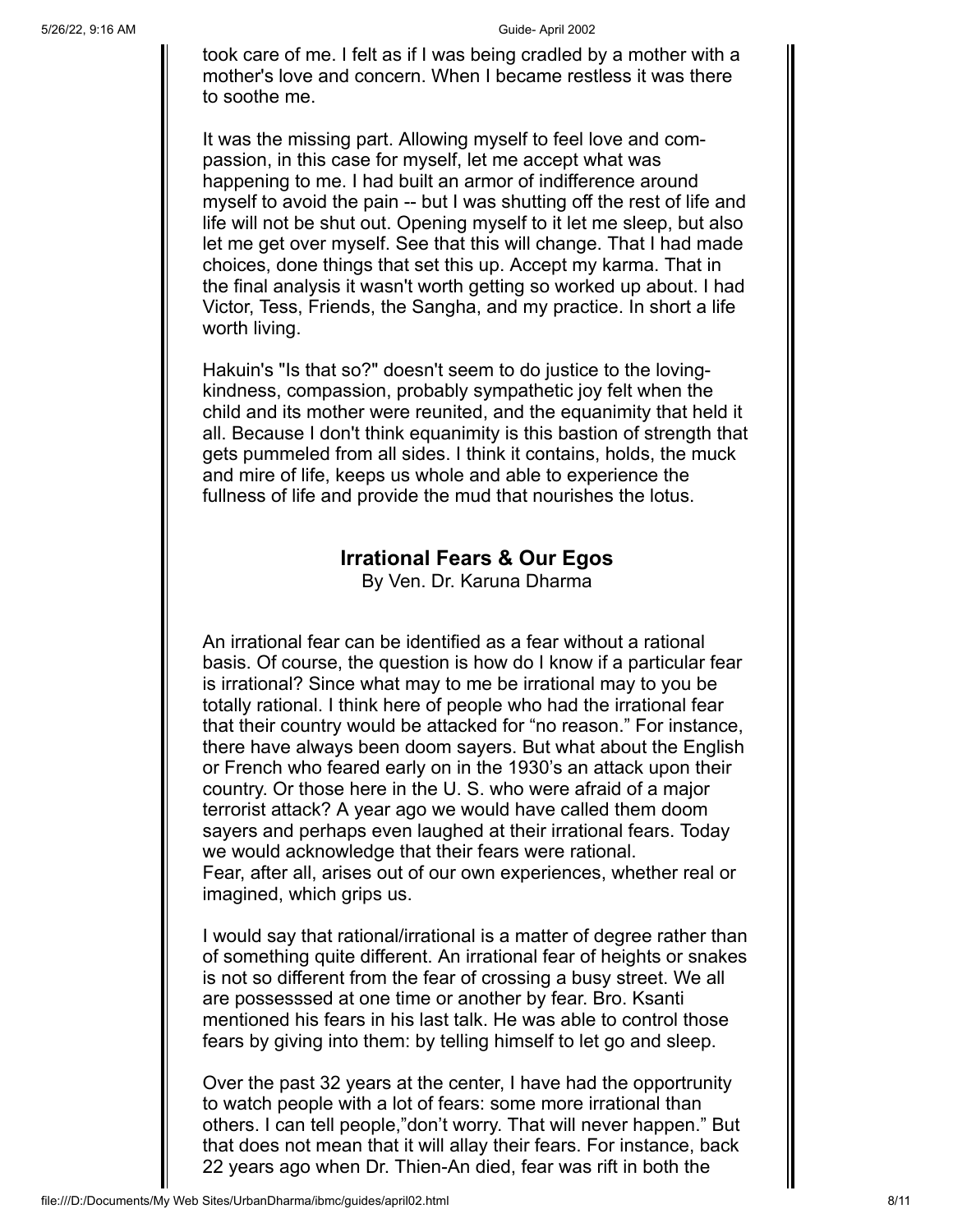American and the Vietnamese communities. The Vietnamese feared that their community would fall apart, because Thich Thien-An was the only person who could keep them together. That fear was not irrational: it was actually plausible: within one year the community was beginning to splinter into: new arrivals vs older arrivals, between northern and southern emigrees, between older and younger generations. This split still continues and marks the separations within the community. Each group fears and distrusts the other. There are those older Vietnamese who fear, irrationally in my view, that if they ever visited Vietnam, they would be thrown in to jail and disappear; that the visit of the water puppets to America was actually part of a communist plot rather than a cultural exchange. Their fears grow out of what they experienced in Vietnam 30-35 years ago. But all of those old leaders are either dead or close to it and no longer hold power.

The Americans, on the other hand had their own fears: the Center would not survive or its direction would change. I particularly remember one of the residents standing in front of the center and telling me in all earnestness: the Center is changing direction: it is becoming totally a Zen center. I know this because Shinzen tells me he is going to turn it into a pure Zen center." Shinzen was a young monk who was living at the center at the time and running our meditation class and most of the retreats. I do not know who she thought I was or what my role was. I tried to tell her that that her fears would not come true, that the center would continue in its ideals of having Theravada and Vajrayana teachers, as well as Mahayana ones, particularly Zen. But she was convinced of her view and was warning me of what was coming. Of course, it never came true, nor did Shinzen attempt to change the direction of the Center. But for awhile, her paranoia infected others and made the atmosphere a bit uncomfortable.

Two years ago when Dr. Havanpola Ratanasarsa died, similar fears gripped the Center: The Mahayanists feared the Theravadans were taking over; the Theravadans feared they would be kicked out. Some of the straights feared that the gays were gaining too much favor: that the Center was becoming a "gay center." The gays feared that when I was no longer in charge, they would be removed. To which my reply is: "Nonsense!" This Center was founded on the ideal of presenting Buddhism in all its forms to seeking Americans. That basic philosophy, I hope, will always remain in tact. It is what distinguishes us from all other Buddhist centers.

I do not want this center to close its doors to gays because of homophobia. I am secure enough in my own sexuality, or lack of it, to not fear gays. And I certainly hope that all people will be the same. I know that some people may be troubled by our open policy regarding all people: regardless of gender, age, religious or ethnic background or lifestyle differences, including sexual orientation. That does not worry me, There are other centers which they can attend. There have always been gays who attended IBMC: of course, 30 years ago they remained in the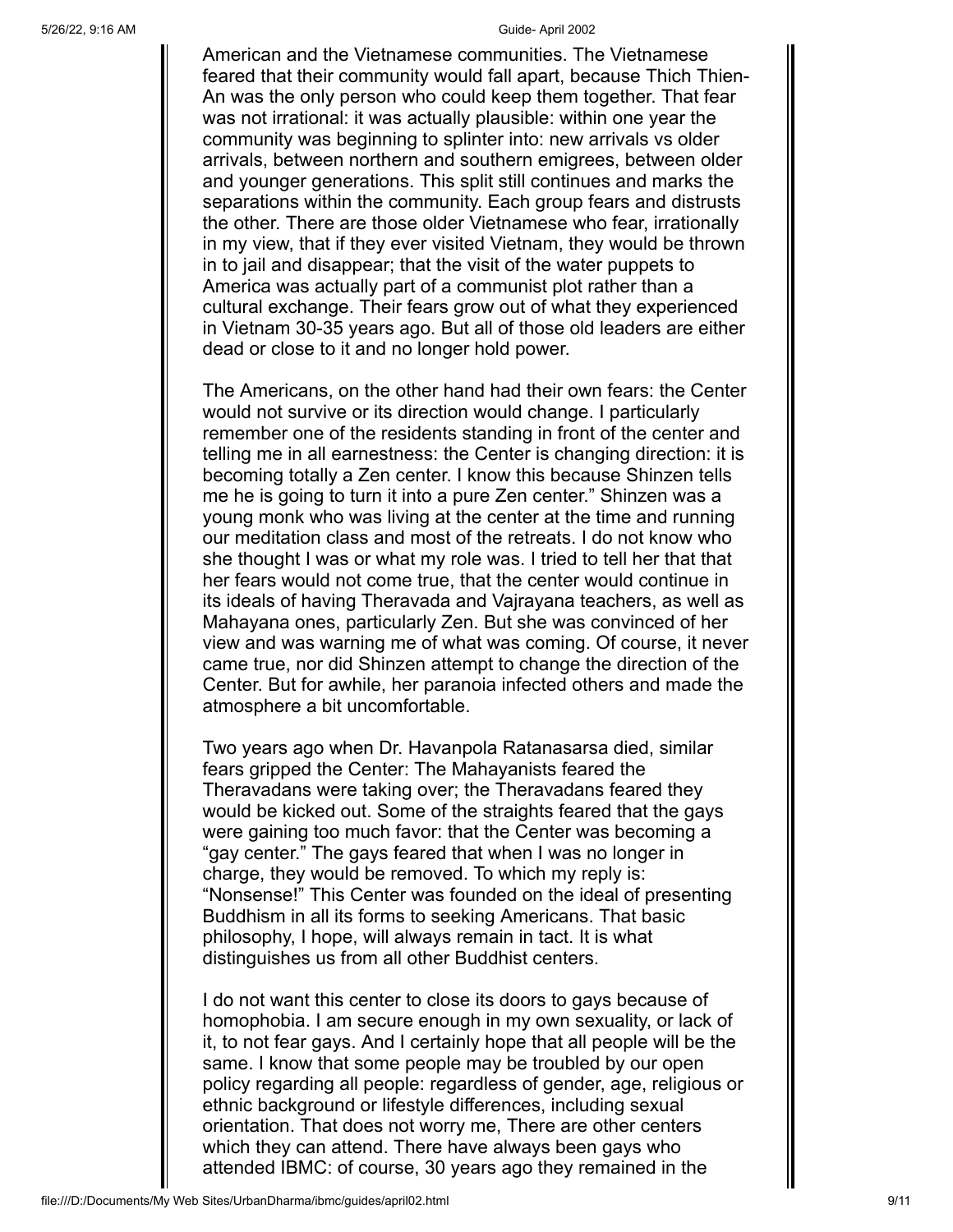closet. I remember the fear that attacked some of our male residents that they would be approached when they discovered one of the residents was gay. Of course, they did not have the same reaction to a Lesbian who was living here. And to any gays who attend IBMC I say, "Show me who the homophobes are in our midst. I do not believe that they exist." So, again, I say "Nonsense" to all the irrational fears. Now, do not go off into your own reactions at this time. Do not think, but, but. Hear everything I am saying.

Today Vajrayanists are having more problems. Seven months ago New Yorkers were flocking to embrace Tibetan Buddhism. But after the the attack on the World Trade Towers many of those people have become troubled by the Dalai Lama's stance. In fact, Richard Gere, I understand, was booed at a Madison Garden event of raising funds to help the families of those who were lost, when he suggested that we should try to talk about the attacks, rather than engage in retaliation; and the Dalai Lama has cancelled events in the U.S., not just because of his recent health problems. Fear among Americans has risen to great heights: we are the only country which was supposed to be immune to terrorism: these fears have reached tremendous heights when people are labeling others as unpatriotic if they suggest that we are incurring terrible karma by our reactions and should explore alternatives.

But let us look at fear in general. Fear is one of our most abiding hindrances. Why does it arise? It arises whenever our egos become threatened. For instance, it comes from the seventh consciousness, wherein lies our ego. Whenever our ego is threatened, fear arises and with it all the physical reactions that accompany it: tightening of the chest, shortness of breath, balling the hands into fists, the increase in adrenalin, etc.

When that happens how can we allay it? I would suggest that the way to overcome fear is to directly approach it rather than to run from it. There was a Zen master, Song Ryong Hearn, who used to talk here on occasion. He would say "The way to exorcise a ghost is to approach it." Fear is one of those ghosts we need to exorcise. For instance, you will never overcome the fear of flying by remaining on the ground. You have to get into the airplane and confront your fears. But how do you do that? Possibly the best way is by practicing what your reactions would be when confronted by the particular fear.

I have a friend who is a Gestalt therapist who teaches his clients how to confront their fears by having them sit quietly in meditation, then imagine the situation they fear most until they begin to experience the symptoms of fear. At that point he has them practice letting go: concentrating on their breathing, etc. He also asks them "Why do you fear this so much: What is the worst that can happen to you?" Then he helps them to confront that fear. Usually the fear is of death or of losing control, of disappearing into madness from whence they can never return.